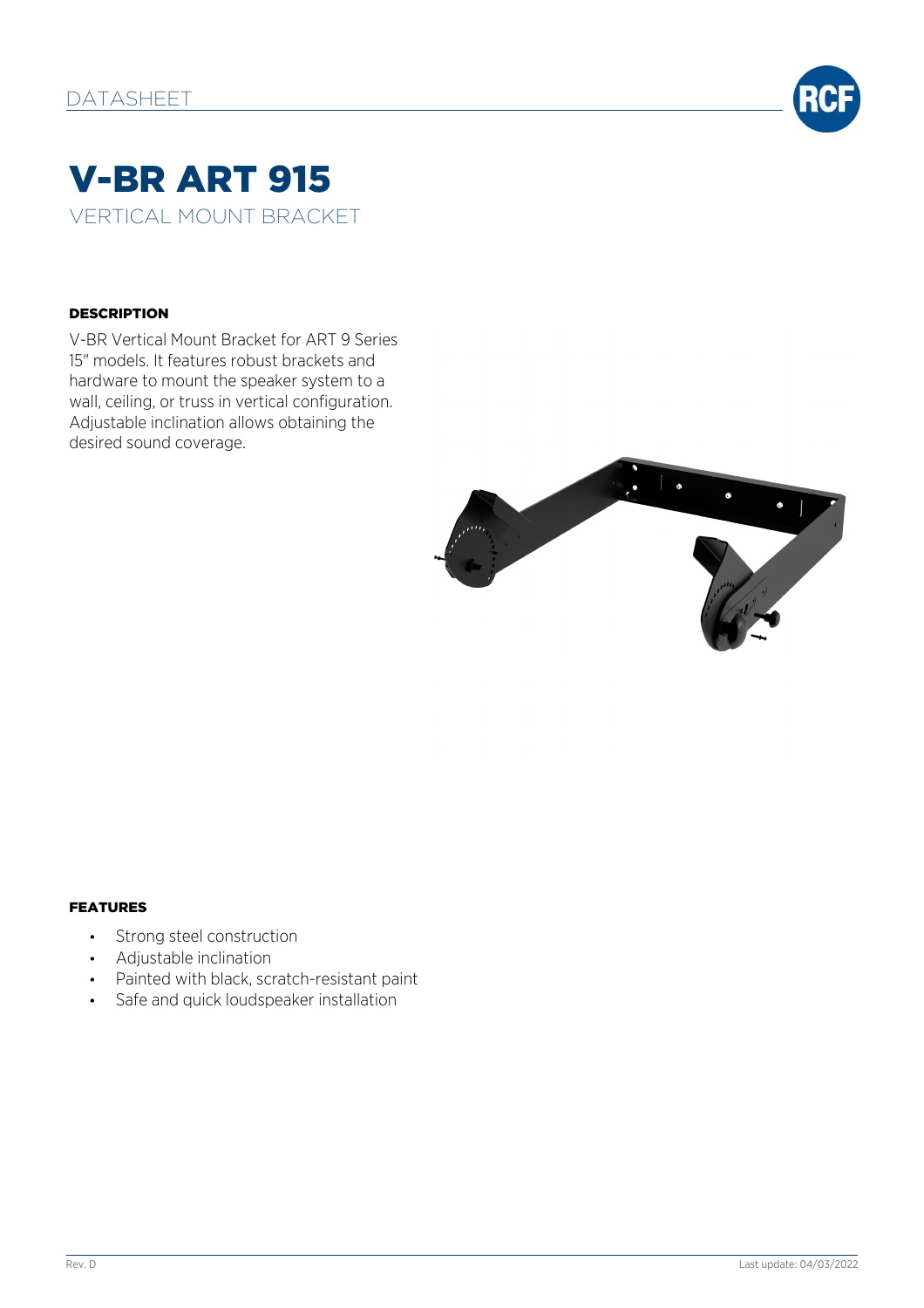

## TECHNICAL SPECIFICATIONS

| <b>General specifications</b>  | Protections            | Scratches              |
|--------------------------------|------------------------|------------------------|
| <b>Standard compliance</b>     | CE marking:            | Yes                    |
| <b>Physical specifications</b> | Cabinet/Case Material: | Steel                  |
|                                | Color:                 | <b>Black</b>           |
| <b>Size</b>                    | Weight:                | 5.6 kg / 12.35 lbs     |
| <b>Shipping informations</b>   | Package Height:        | 105 mm $/$ 4.13 inches |
|                                | Package Width:         | 550 mm / 21.65 inches  |
|                                | Package Depth:         | 470 mm / 18.5 inches   |
|                                | Package Weight:        | 6.6 kg / 14.55 lbs     |

## PART NUMBER

# • **13360480**

V-BR ART 915

EAN 8024530019181